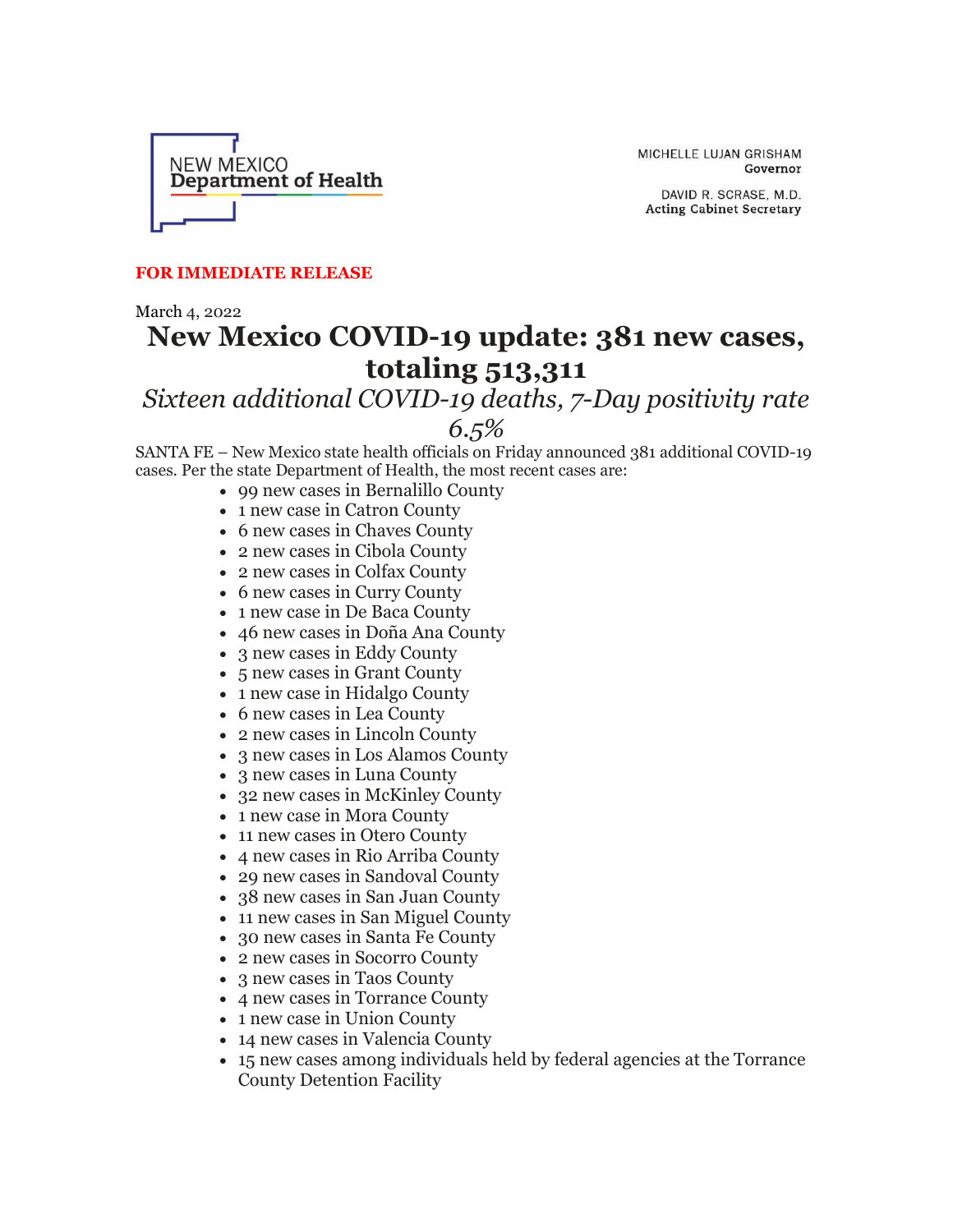The Department of Health on Friday reported sixteen additional deaths in New Mexico related to COVID-19:

Ten recent deaths:

- A female in her 80s from Bernalillo County. The individual had underlying conditions.
- A male in his 90s from Bernalillo County. The individual was hospitalized and had underlying conditions.
- A male in his 50s from Chaves County. The individual was hospitalized and had underlying conditions.
- A female in her 90s from Chaves County. The individual was hospitalized.
- A female in her 70s from Curry County. The individual was hospitalized.
- A male in his 70s from Curry County. The individual was hospitalized and had underlying conditions.
- A female in her 50s from Quay County. The individual was hospitalized.
- A male in his 80s from Torrance County. The individual was hospitalized and had underlying conditions.
- A female in her 70s from Valencia County. The individual had underlying conditions.
- A female in her 90s from Valencia County. The individual was hospitalized.

 $Six*$  deaths  $> 30$  days:

- A female in her 40s from Bernalillo County. The individual was hospitalized.
- A male in his 40s from Bernalillo County. The individual was hospitalized and had underlying conditions.
- A female in her 70s from Bernalillo County. The individual had underlying conditions.
- A second female in her 70s from Bernalillo County. The individual was hospitalized and had underlying conditions.
- A female in her 60s from Rio Arriba County. The individual was hospitalized.
- A male in his 70s from Sandoval County. The individual was hospitalized and had underlying conditions.

The number of deaths of New Mexico residents related to COVID-19 is now 6,972.

\*COVID related deaths are reported when a death certificate has been issued and some death certificates are delayed due to insufficient information.

The ten ZIP codes across the state with the most COVID-19 cases on Friday, Mar. 4 are:

- $87121 17$
- $87016 15$
- $\cdot$  87105 13
- $87401 13$
- $87507 13$
- 87031 12
- 87301 12
- $87144 10$
- 88001 10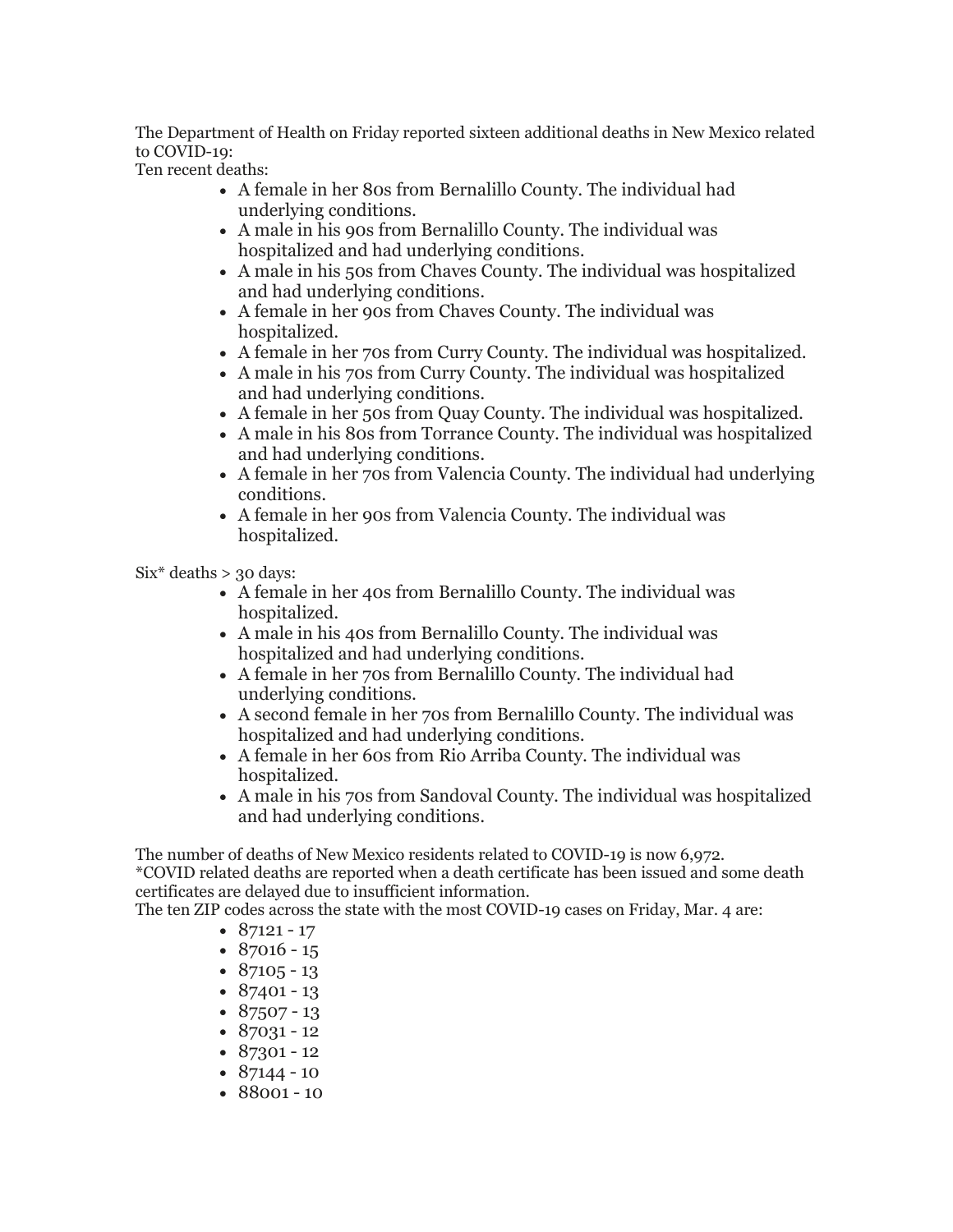## •  $87114 - 9$

Daily case counts and test numbers are raw data based on information the state receives today - meaning data that has not yet been scrutinized to identify potential duplicates or latearriving positives or negatives.

Including the above newly reported cases, New Mexico has now had a total of 513,311 COVID-19 cases:

- Bernalillo County: 145,179
- Catron County: 409
- Chaves County: 21,279
- Cibola County: 6,829
- Colfax County: 2,396
- Curry County: 12,492
- De Baca County: 568
- Doña Ana County: 62,348
- Eddy County: 16,950
- Grant County: 6,548
- Guadalupe County: 1,094
- Harding County: 78
- Hidalgo County: 1,076
- Lea County: 19,125
- Lincoln County: 5,150
- Los Alamos County: 2,671
- Luna County: 6,667
- McKinley County: 25,553
- Mora County: 752
- Otero County: 13,250
- Quay County: 1,973
- Rio Arriba County: 9,660
- Roosevelt County: 4,964
- Sandoval County: 33,049
- San Juan County: 40,313
- San Miguel County: 5,703
- Santa Fe County: 27,790
- Sierra County: 2,013
- Socorro County: 3,776
- Taos County: 5,254
- Torrance County: 2,651
- Union County: 776
- Valencia County: 18,341

County totals are subject to change upon further investigation and determination of residency of individuals positive for COVID-19.

The Department of Health currently reports the following numbers of COVID-19 cases among individuals held by federal agencies at the following facilities:

- Cibola County Correctional Center: 550
- Otero County Federal Prison Facility: 614
- Otero County Processing Center: 929
- Torrance County Detention Facility: 443

The Department of Health currently reports the following numbers of COVID-19 cases among individuals held by the New Mexico Corrections Department at the following facilities: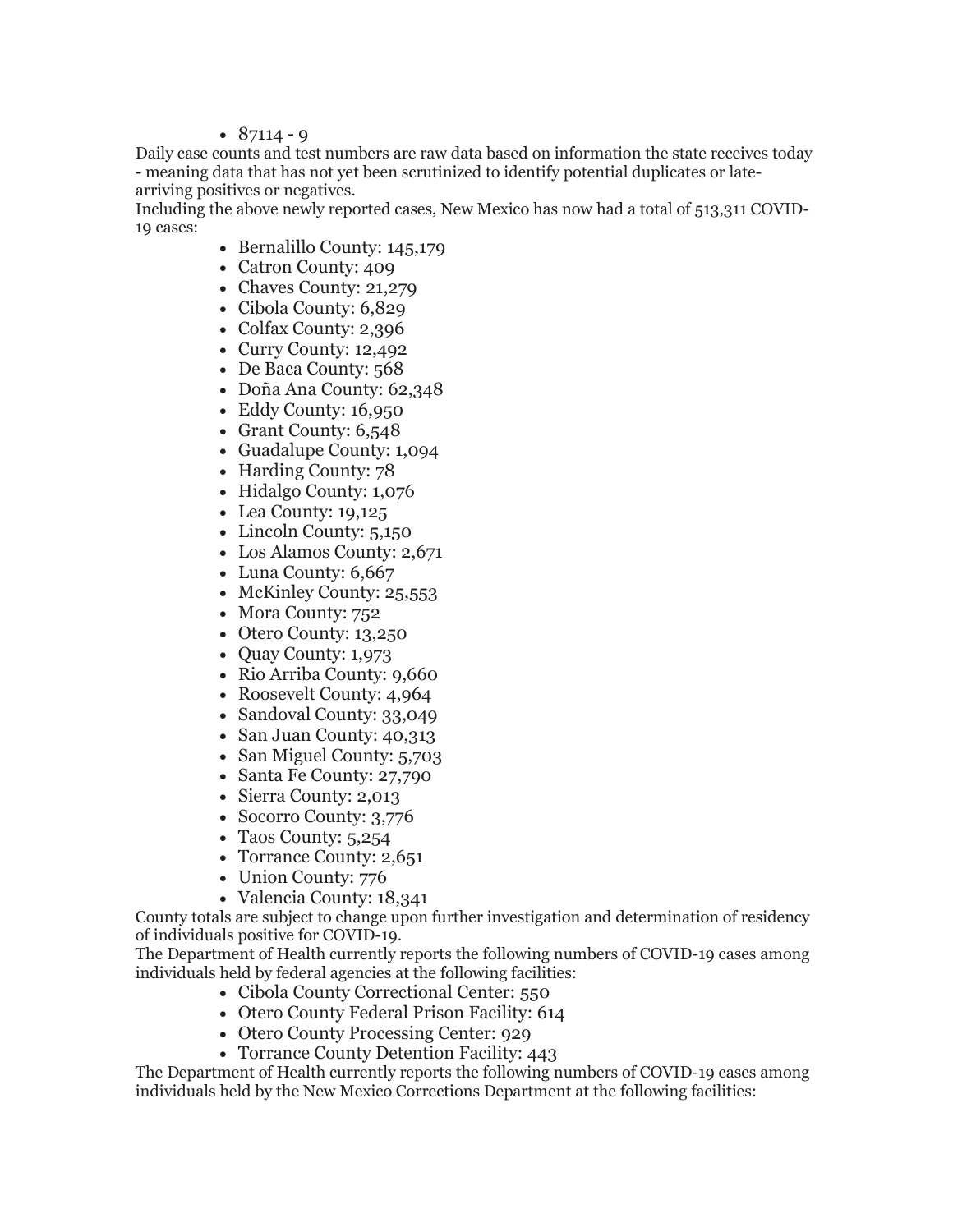- Central New Mexico Correctional Facility in Valencia County: 487
- Guadalupe County Correctional Facility: 340
- Lea County Correctional Facility: 933
- Northeast New Mexico Correctional Facility in Union County: 221
- Northwest New Mexico Correctional Center in Cibola County: 187
- Otero County Prison Facility: 589
- Penitentiary of New Mexico in Santa Fe County: 275
- Roswell Correctional Center: 369
- Southern New Mexico Correctional Facility in Doña Ana County: 313
- Springer Correctional Center in Colfax County: 271
- Western New Mexico Correctional Facility in Cibola County: 113

As of today, there are 197 individuals hospitalized in New Mexico for COVID-19. This number may include individuals who tested positive for COVID-19 out of state but are currently hospitalized in New Mexico. This number does not include New Mexicans who tested positive for COVID-19 and may have been transferred to a hospital out of state. As of today, there are 472,426 COVID-19 cases designated as having recovered by the New Mexico Department of Health.

The Department of Health will no longer include data from the Long-Term Care Facilities, effective immediately. This data continues to be tracked by the New Mexico Aging and Long-Term Services Department and can be accessed here: [COVID-19 LTC Resources | NM Aging &](https://r20.rs6.net/tn.jsp?f=001Nq9M6n8UGnYlkX8Eg9N0z3kgSjfeK1XyYna3f_np5vfIZ7XZcFZRJC20lzyaNpPRGQEhBT_d8d5I5qDPRqx-p3qRE2ceS5LTcGxZu7eR2bJOAls18gk9YcZxRQicHO1b7yz2-vMM0KxdleryEm1VGb_O-tW23eu0-Cf2RaSdCWARH6nuP3w_xFf5DESRbGkGnl9rIWecy5EGzqisiojuP6yhJsX8PaDSTEVf8W6-yXCE_NUjG9zHKw==&c=V2N-RoH21E3UeEhzSo2f5VjcrM2bwSl0Tc79sguqVhI8Y1p3OXqPew==&ch=_2YNW7pW0Jft7dFNDrB9_VZgR5OEylwnBuOrwMx-zMBrmyh_dKotdw==)  [Long-Term Services \(state.nm.us\)](https://r20.rs6.net/tn.jsp?f=001Nq9M6n8UGnYlkX8Eg9N0z3kgSjfeK1XyYna3f_np5vfIZ7XZcFZRJC20lzyaNpPRGQEhBT_d8d5I5qDPRqx-p3qRE2ceS5LTcGxZu7eR2bJOAls18gk9YcZxRQicHO1b7yz2-vMM0KxdleryEm1VGb_O-tW23eu0-Cf2RaSdCWARH6nuP3w_xFf5DESRbGkGnl9rIWecy5EGzqisiojuP6yhJsX8PaDSTEVf8W6-yXCE_NUjG9zHKw==&c=V2N-RoH21E3UeEhzSo2f5VjcrM2bwSl0Tc79sguqVhI8Y1p3OXqPew==&ch=_2YNW7pW0Jft7dFNDrB9_VZgR5OEylwnBuOrwMx-zMBrmyh_dKotdw==)

Every New Mexican must work together to stem the spread of COVID-19. Wear a mask when in public and around others. **If you are sick, stay home as much as possible.**

New Mexicans who report symptoms of COVID-19 infection, such as fever, cough, shortness of breath, chills, repeated shaking with chills, muscle pain, headache, sore throat, congestion or runny nose, nausea or vomiting, diarrhea, and/or loss of taste or smell should call their health care provider or the NMDOH COVID-19 hotline immediately (1-855-600-3453).

The Department of Health strongly encourages the following groups to get tested:

- Symptomatic people displaying the COVID-19 symptoms of fever, cough, shortness of breath, chills, repeated shaking with chills, muscle pain, headache, sore throat, congestion or runny nose, nausea or vomiting, diarrhea, and/or loss of taste or smell;
- Asymptomatic people who are close contacts or household members of people in their infectious period who have already tested positive for the coronavirus;
- Asymptomatic people who live or work in congregate settings such as long-term care facilities and group homes;
- Patients who are scheduled for surgery and whose provider has advised them to get tested before the procedure.

New Mexicans who have non-health-related questions or concerns can also call 833-551-0518 or visit newmexico.gov, which is being updated regularly as a one-stop source for information for families, workers and others affected by and seeking more information about COVID-19.